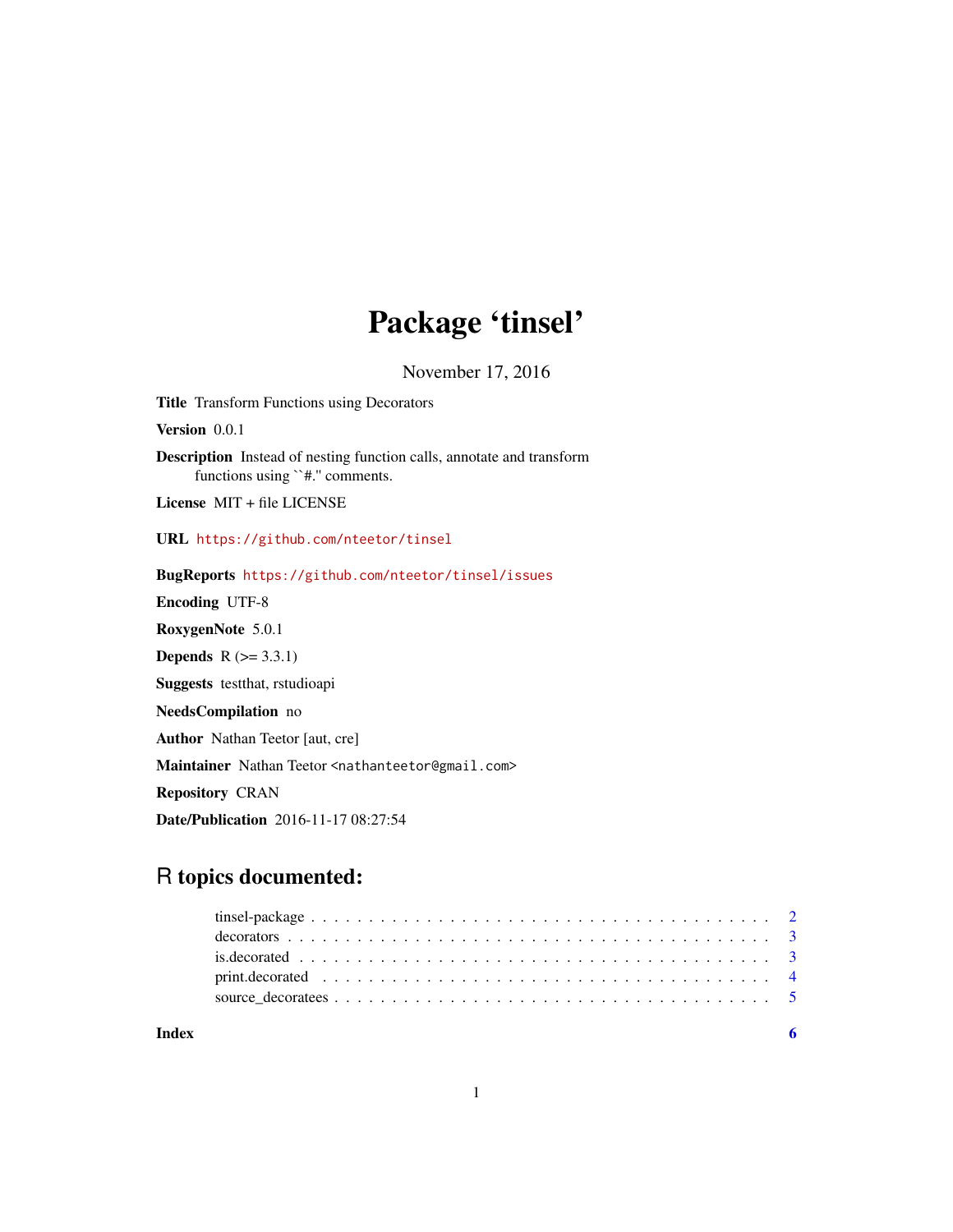<span id="page-1-0"></span>

#### Description

tinsel provides a decorator syntax for R allowing decoration and transformation of functions using #. comments.

#### Details

To the package in action save the code snippet below to a file, run [source\\_decoratees](#page-4-1) on the file, and then call tmbg() or cats(5).

```
# emphasize text
emph \le function(f, style = '**') {
  function(...) {
    if (length(style) == 1) {
      paste(style, f(...), style)
    } else {
      paste(style[1], f(...), style[2])
    }
  }
}
#. emph
tmbg \leftarrow function() {
  'tmbg are okay'
}
#. emph(c('<b>', '</b>'))
cats <- function(n) {
  paste(rep('cats', n), collapse = ' ')
}
```
The call you make to tmbg is equivalent to emph(tmbg). The second example, cats(5), illustrates passing arguments to the decorator function.

While the above examples are small hopefully you begin to see how decorators may be used to transform or ensure function output without modifying the function's code by hand.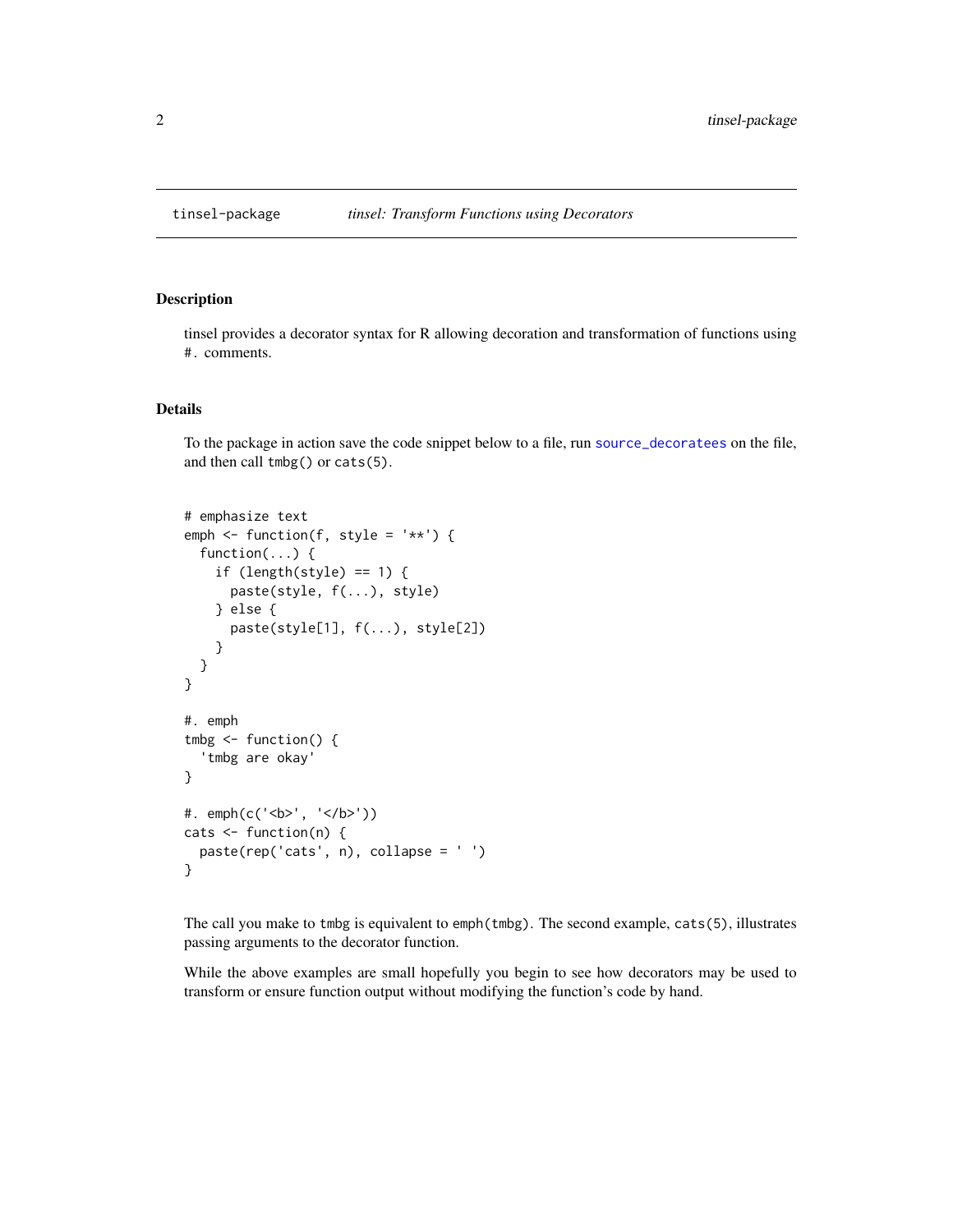<span id="page-2-2"></span><span id="page-2-0"></span>

#### <span id="page-2-1"></span>Description

Get the decorators of a function or the original decoratee function from a decorated function object.

# Usage

```
decorators(f)
```
original(f)

#### Arguments

f A decorated function.

# Examples

```
source_decoratees(tinsel_example('attributes.R'))
```
# sourced from the 'attributes.R' example file selector1

# get a list of decorators wrapping a function decorators(selector1)

```
# get the original decoratee function of the
# decorated `selector1` function
original(selector1)
```
is.decorated *Decorated Functions*

#### Description

Returns TRUE if the function f is decorated, otherwise FALSE.

# Usage

is.decorated(f)

# Arguments

f A function.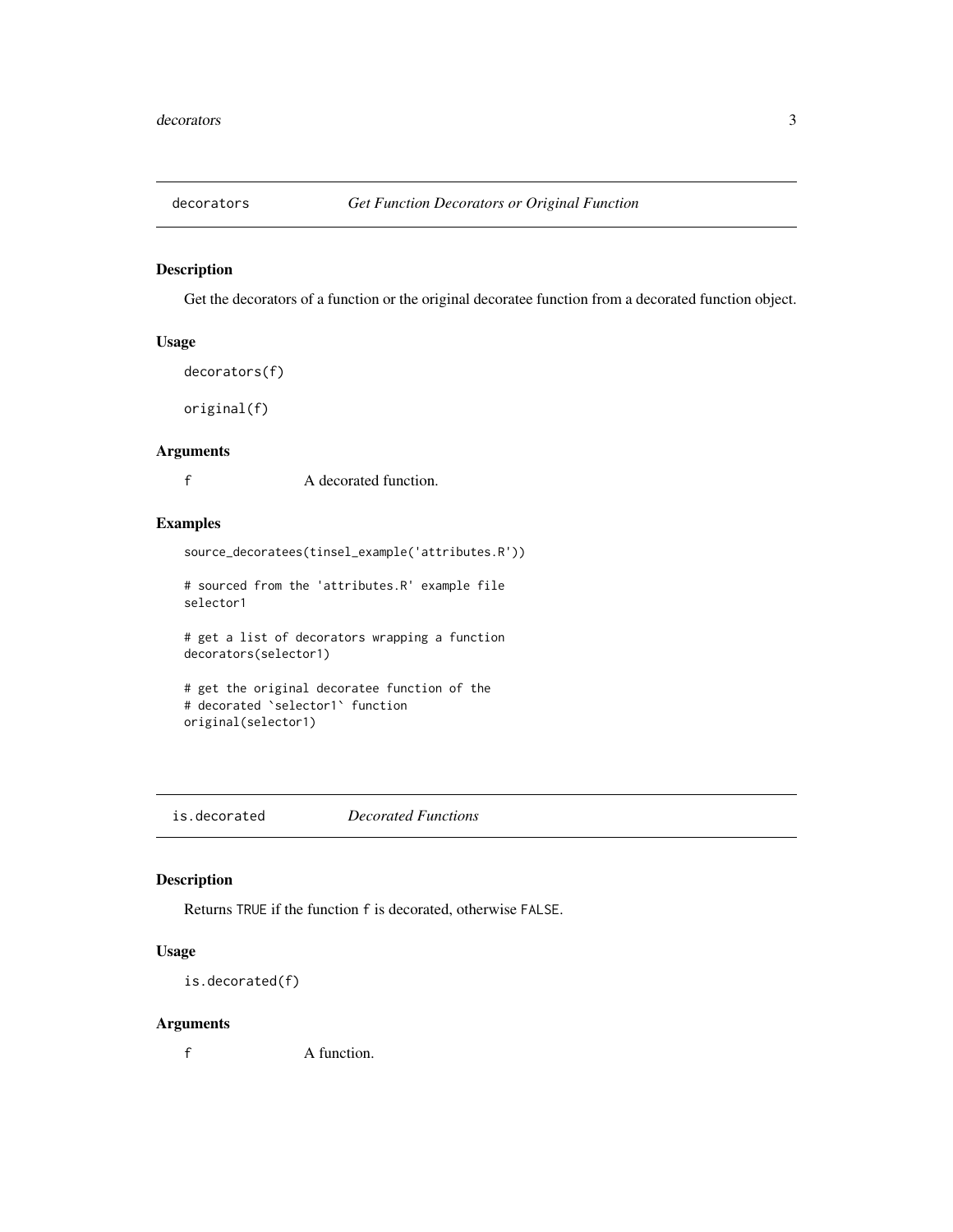# <span id="page-3-0"></span>Value

TRUE or FALSE.

# Examples

```
source_decoratees(tinsel_example('timer.R'))
```

```
# sourced from the timer.R example file
is.decorated(waldo)
is.decorated(jack)
# it's a function, but not decorated
is.decorated(mean)
# far from the mark
is.decorated(3030)
```
print.decorated *Print a Decorated Function*

#### Description

The print.decorated function naively prints  $x$  as a function. In reality, the function printed may be the final of any number of decorators to a decoratee. To get the original function or the decorators wrapping it use [original](#page-2-1) and [decorators](#page-2-2).

# Usage

```
## S3 method for class 'decorated'
print(x, \ldots)
```
#### Arguments

| x        | A decorated function.                       |
|----------|---------------------------------------------|
| $\cdots$ | Additional arguments for next print method. |

# Examples

```
source_decoratees(tinsel_example('tags.R'))
```
print(html\_paragraph) print(html\_bold)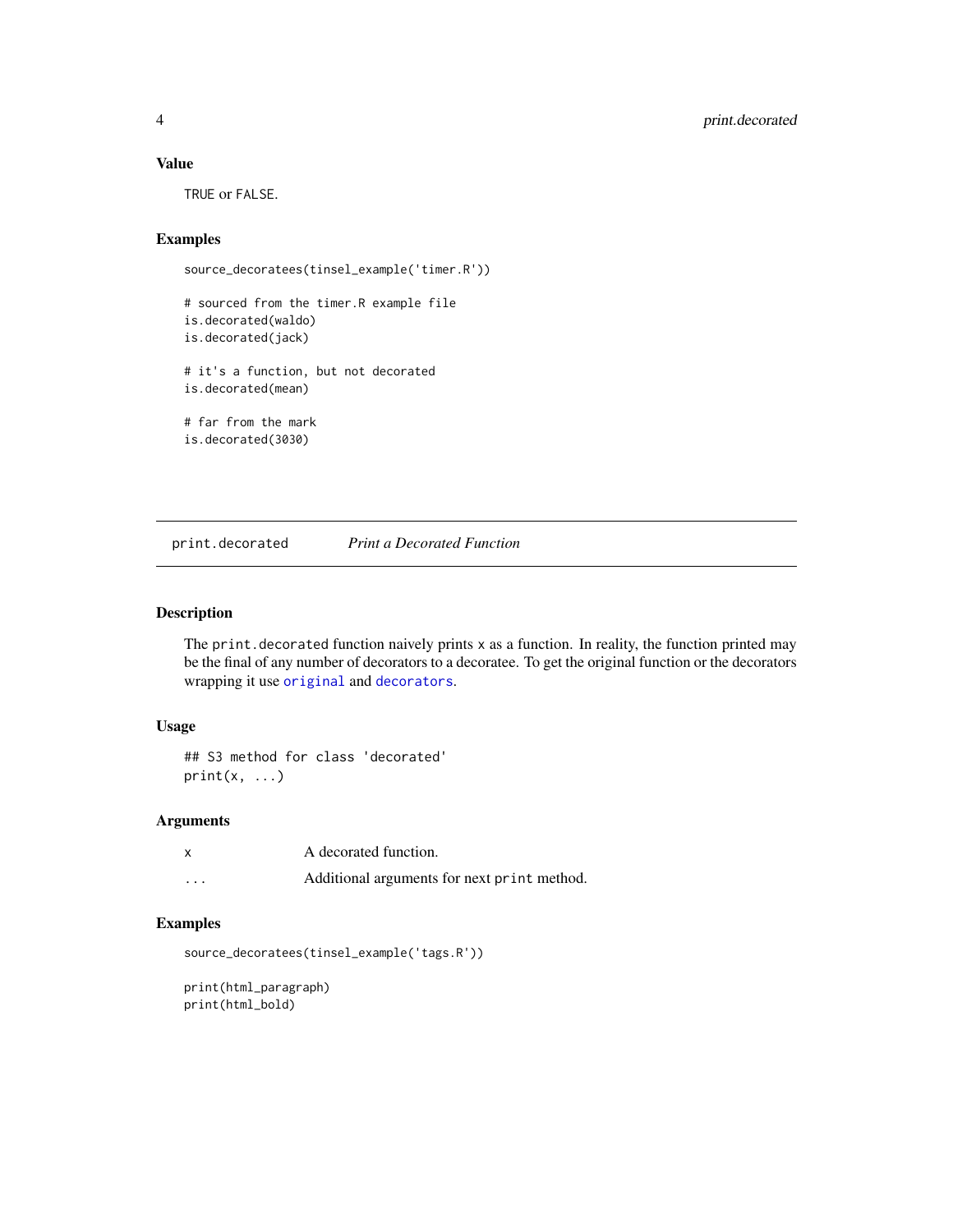<span id="page-4-1"></span><span id="page-4-0"></span>source\_decoratees *Read and Parse Decoratees from a File*

#### **Description**

Given a file, source\_decoratees reads and parses decorated functions (decoratees) into the calling environment.

# Usage

```
source_decoratees(file)
```
#### Arguments

file A character string specifying a file path.

### Details

Malformed decoratees are ignored and a message will alert the user a function has been skipped. However, an error is raised if a decorator is undefined.

If you are working within RStudio the "Source Active File Decoratees" addin effectively allows you to bind source\_decoratees to a keyboard shorcut. The addin is found under Tools > Addins.

#### Examples

```
# source example files
source_decoratees(tinsel_example('attributes.R'))
source_decoratees(tinsel_example('tags.R'))
# the important thing is to look at the contents
# of the example files, note the use of the special
# "#." comment
writeLines(readLines(tinsel_example('attributes.R')))
writeLines(readLines(tinsel_example('tags.R')))
# the decorator functions are not sourced,
exists('attribute') # FALSE
exists('html_wrap') # FALSE
# only decorated functions are sourced
print(selector1)
selector1(mtcars, 'mpg')
# format with bold tags
html_bold('make this bold')
# format with paragraph tags
html_paragraph("I'll make my report as if I told a story...")
```